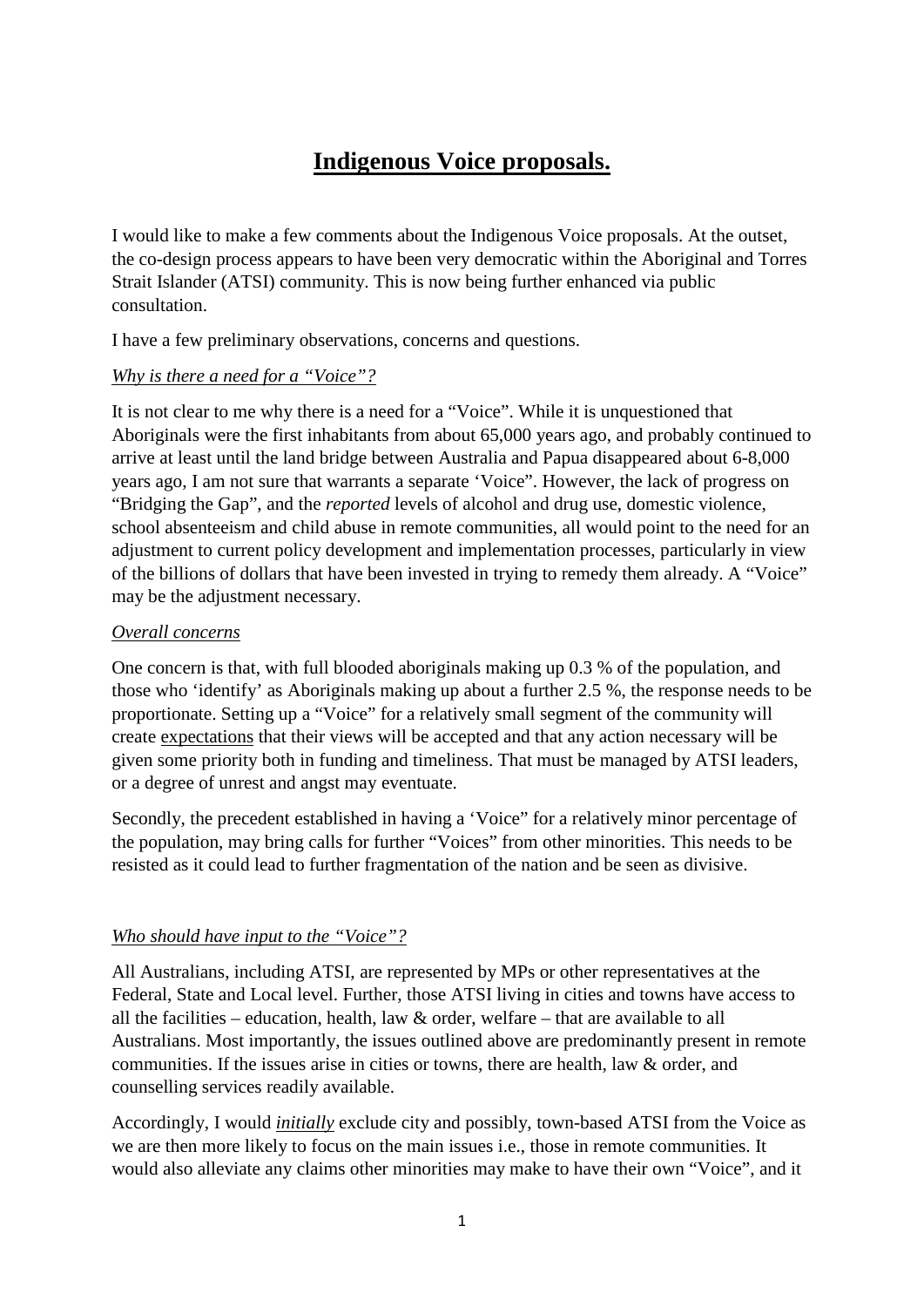would reduce the costs of these proposals which, as they stand, will be considerable. However, I would make an exception to this proposal, in that, some city/town based experts e.g., Professor Davis, Noel Peterson, Jacinta Price and some others of those involved in the Co-design process would add invaluable input, as appointees to the National Voice.

#### *The Proposals for a National Voice.*

(a) Membership: I would prefer the "structurally linked' proposition, as a direct vote will inevitably result in a heavy city/town-based makeup of the Voice, and naturally, too much focus on city/town-based issues. I am not suggesting any 'bad faith' on the part of city/town-based members, but we need to focus on the obvious priority issues which are predominantly those issues in the regions. Accordingly, I would prefer membership being drawn from Regional Voices only until those major Regional issues are fully addressed.

If city/town based ATSI are to be included, then the membership from each state must include one Regional based member (as well as the gender balance proposed). As noted above the appointment of 2 people with the experience and skills of Professor Davis, Noel Peterson et al is supported.

- (b) The two-way link between the National and Regional Voices is obviously supported, but timeliness and costs will be issues to be addressed.
- (c) Numbers and 'gender balance: Large committees can be very unwieldy, costly and inefficient, and the question remains as to whether the issues to be addressed are so different in each state and 'region' as to require membership from each state and from 25-35 regions. I suspect not. As for 'gender balance": normally I would view that through a 'political correctness' prism, but, given the reported domestic violence and child abuse issues, it is a sensible idea.
- (d) ACT and Torres Strait membership. I am ambivalent about ACT membership, but absolutely agree that Torres Strait islands should have *at least* one member given the historical differences between Aboriginal and Torres Strait peoples.
- (e) Terms: I have a strong preference for a half membership change each 4 years. It is less costly than the alternative and ensures a degree of continuity.
- (f) Policy bodies and expert advice: There is a danger here that several semi-permanent 'expert' policy bodies or committees could be established and then assume "a life of their own". However, I accept that expert advice should be obtained where necessary to help form the Voice's views, so a suitable, efficient means of obtaining that advice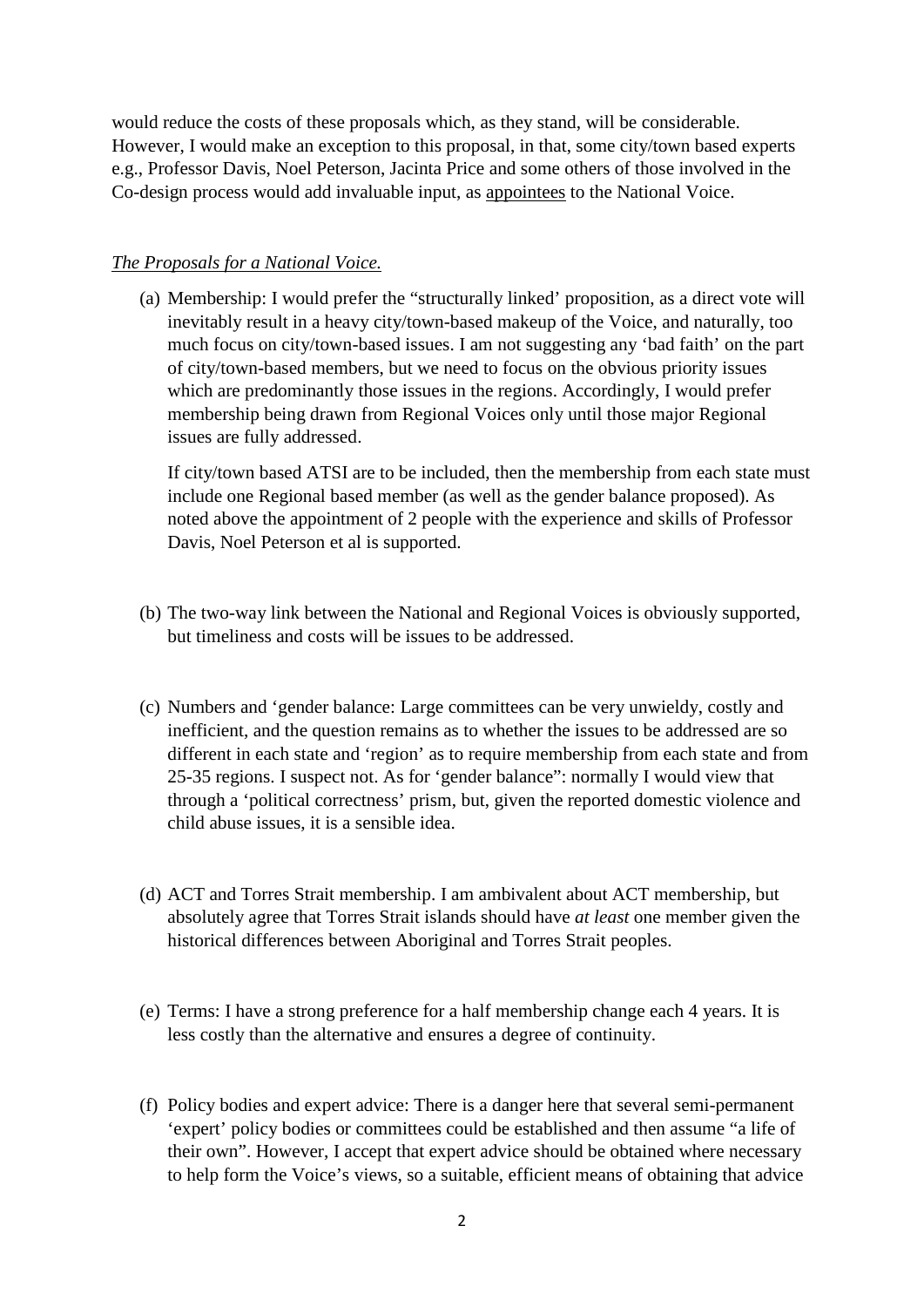is warranted. I'm not sure a separate standing body is required as the expertise sought may differ from issue to issue. A Panel of experts is preferred and supported.

- (g) Legal Form: I have no particular preference.
- (h) Role, functions: These are supported in principle, but there is a significant danger that the consultation with State and Regional bodies will become too bureaucratic – unwieldy, costly, and not timely.

My comments about managing expectations are stressed. The Voice represents only 2.8 % of the population, so its expectations and those of the ATSI population need to be balanced.

(Further, an initial test of the effectiveness of this overall "Voice" Proposal will be the "Voice's" determination of 'priority issues". At some point, it must be recognised that a major cause of the issues confronting remote communities is that they are just not *economically* viable and that is unlikely to change. A scheme providing transport to and from employment, counselling, or medical services, while also providing living away from home allowances for employees might assist. The scheme could be devised in such a way as to preserve any Native Title rights.)

- (i) Parliament and Government: The narrowness of the range of laws on which the Government is obliged to consult is wholeheartedly supported. Most importantly, the non-justiciability of decisions is highly supported particularly if AD(JR) applications are also not allowed. While Transparency is desirable, the establishment of yet another Parliamentary Committee should be avoided. Surely one of the current committees can undertake this function.
- (j) Disability and Youth Advisory Groups: I do not support these proposals but would suggest that issues substantially relating to disabled or young ATSI be addressed through the Panel of experts or through Local and Regional input.

## *Local and Regional Voices*

I agree that input from people 'on the ground' at Local and Regional level is highly desirable, but question whether the current proposals are going to be too costly, too slow, and too unwieldy overall. Again, I question whether the issues confronting ATSI peoples vary to such a large extent across Australia as to warrant so much 'representation" by 25 to 35 groups. *Implementation* of solutions at a Local level would benefit from input of course.

I would recommend that differing views between Local 'Voices' within the one State or across States all be presented to the National "Voice" for its final decision, rather than going through some very time-consuming process of trying to resolve the differences at the Local or State level.

I have a few concerns with the proposal for Local and Regional "Voices".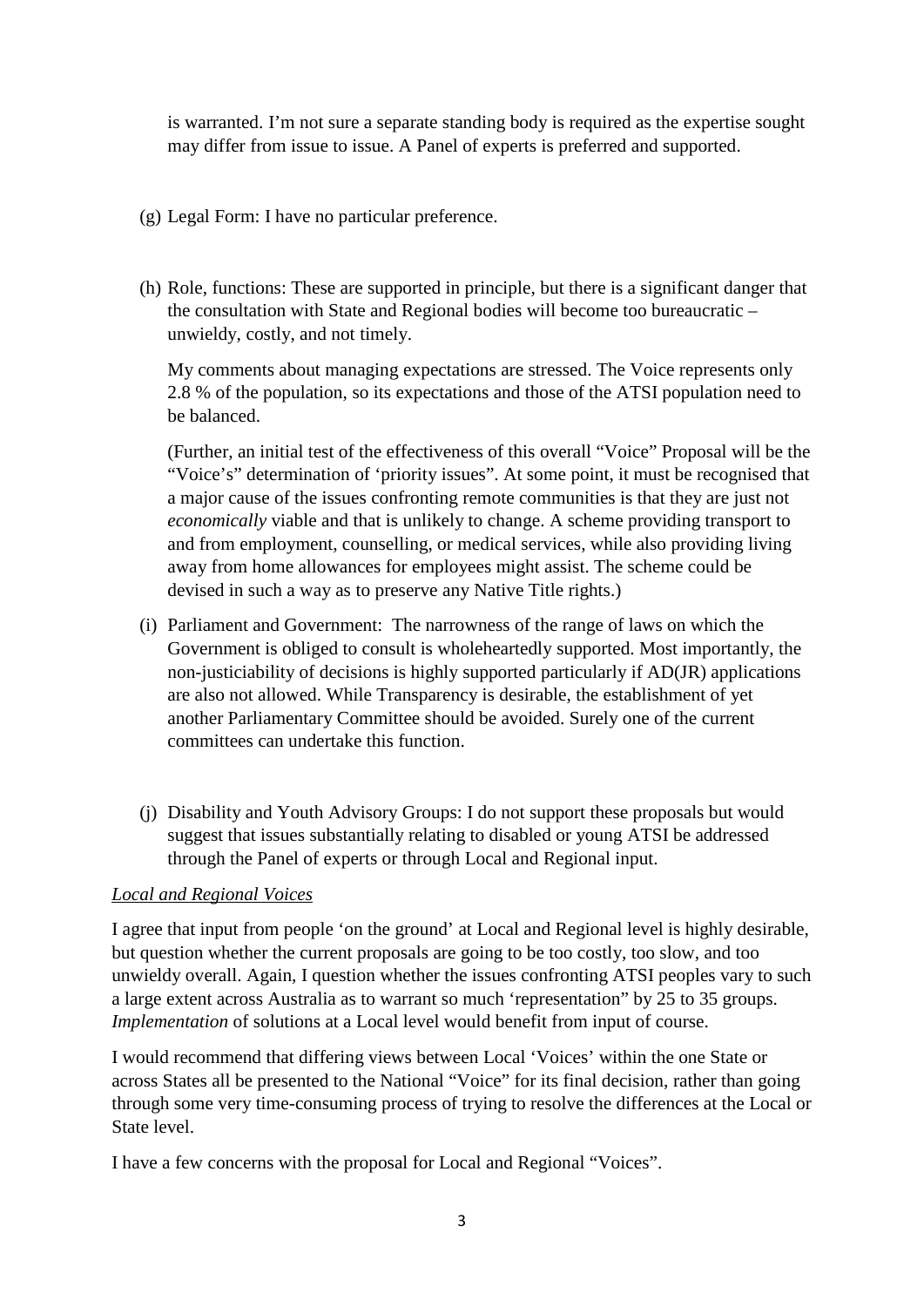- a) The tone of the proposals is unnecessarily "assertive" and quite prescriptive in expectations of Government while being overly flexible in expectations of Local and Regional "Voices".
- b) The roles of the Local and Regional "Voices' are *advisory*. The idea of '*shared decision making*" is not supported and seems at odds with the role the National Voice has adopted. It would also purport to assume a role that is the *legal* responsibility of Government under the laws it administers. In other words, Voice members, who are not employees of Government, cannot legally make decisions that emanate from the laws the Government administers. The section headed "Shared decision making' should be deleted or rephrased as 'Advisory'.
- c) There does not seem to be any limitation on the numbers of people to be involved in each region's 'Voice' – an issue that must be addressed as it will impact timeliness and costs.
- d) Similarly, while a 'one size fits all' approach may not always work (as stated), there should be some commonality in approach for efficiency and effectiveness reasons, rather than just drawing on 'the varying practices of communities' regardless of their efficiency.
- e) Under the section "Advice to governments and others", the scope of the proposal has been considerably expanded to include all governments and *businesses*. This should be modified as that is not within the scope of providing advice to the Federal Government only, or at most, to Federal and State Governments if the State Governments agree.
- f) I note that 'funding' itself is considered "out of scope'. All government initiatives, including this (potentially quite expensive) Proposal, should be costed. I realise that it would be difficult to do so when there are various permutations up for consideration, but the final proposals must include costings, and the specific costs involved – travel, secretarial(?), salaries for Voice members(?) etc etc. It will also need to identify the sources of funding  $-$  (a) is it coming out of current ATSI funding, or (b) will it be new Government funding, or (c) will it be funded out of mining royalties being received by Aboriginal groups? There also should be a guarantee that all funding is properly accounted for under current accounting standards and (externally) audited annually.
- g) Under "Principle: Empowerment: Again, this purports to give 'Voice' members a decision-making role in Government functions which may be illegal depending on the decisions being made. An advisory role only is supported.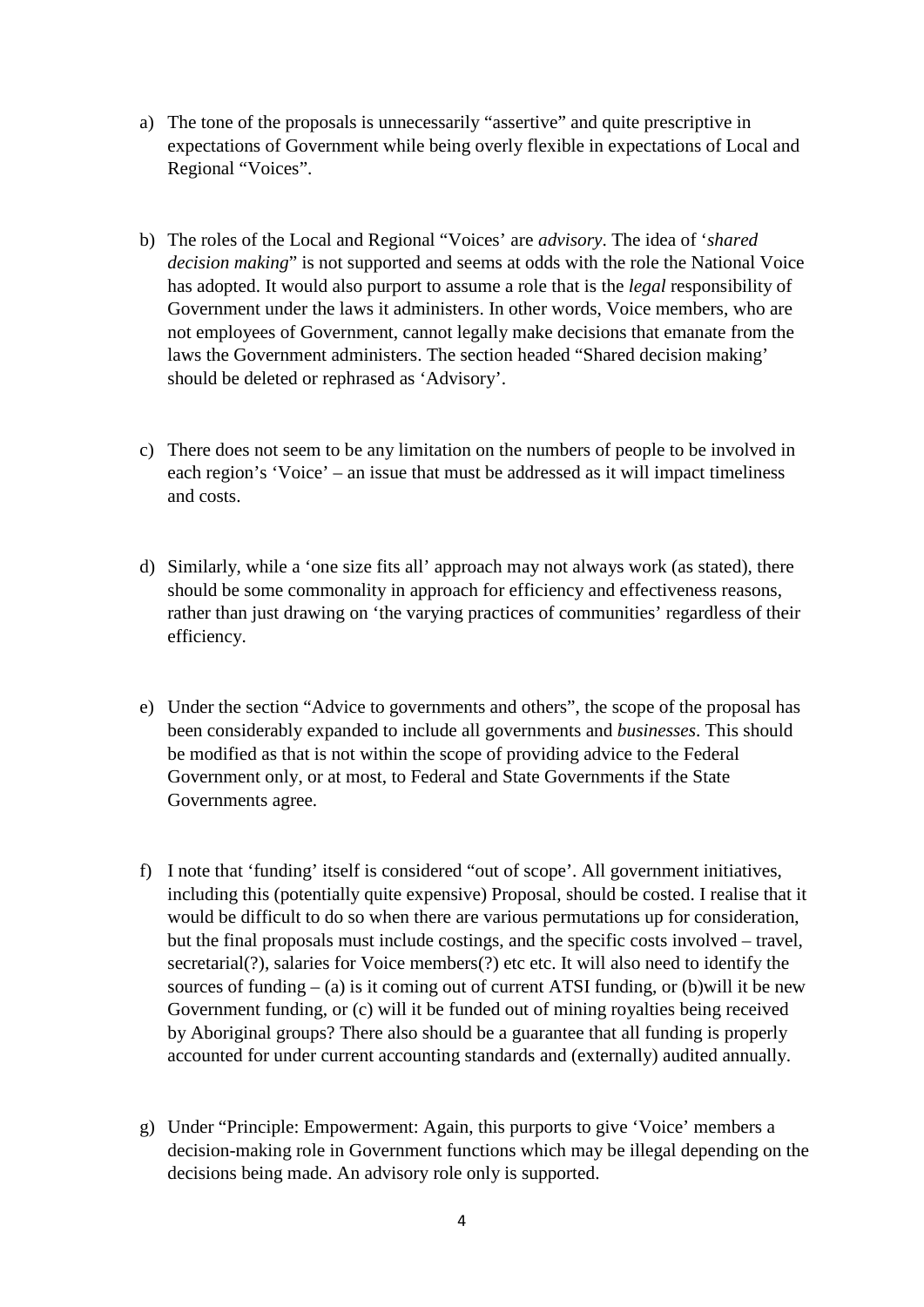- h) While "Inclusiveness" is supported in principle, the way the 'inclusive participation', 'cultural leadership' and "community led design' are worded, the advisory role of the "Voices' are highly unlikely to be timely, nor do I agree that it is up to communities *solely* to determine 'implementation pace', as what is being delivered will be a Government program.
- i) Again under "Transparency and Accountability', there is an assumption that the 'Voices' can be decision makers ('Share responsibility and accountability') under Government administered laws. It can't. The Government is responsible for, and accountable for delivery of Government programs. The Voice is responsible for and should be accountable for giving timely, representative advice to the National Voice or the State Governments (If the State Governments agree to be included in the overall "Voice" proposals).
- j) Under "how does this work in practice"? there seems to be some confusion. The 'National Voice' is the only 'Voice' to deal with the Federal Government in terms of laws and policies. There may be some role for Local and Regional 'Voices' to deal with Federal Government in the implementation of programs, but they may not be the decision makers.
- k) The "Local and Regional Voice governance structure' is too open ended and far too flexible. Some consistency is needed, particularly if salary or travel cost are to be met by others. It contrasts with specific 'requirements' of Governments including the requirement for 'systemic transformation of government's ways of doing business''. (The Voice covers 2.8 % of the population. The Government needs to do business with 100 % of the population. However, some flexibility may be warranted at Local level depending on cost and deliverables being met.).
- l) In Fact Sheet 4 there are two options proposed for how the recognition process (of Local and Regional Voices) would work. I have a strong preference for an independent review.

#### **Summary**:

In summary my main points are:

1. While the proposals are very democratic, I fear that the costs involved will not justify this level of democracy, so some modification of the "Local and Regional Voice" proposals may be warranted.